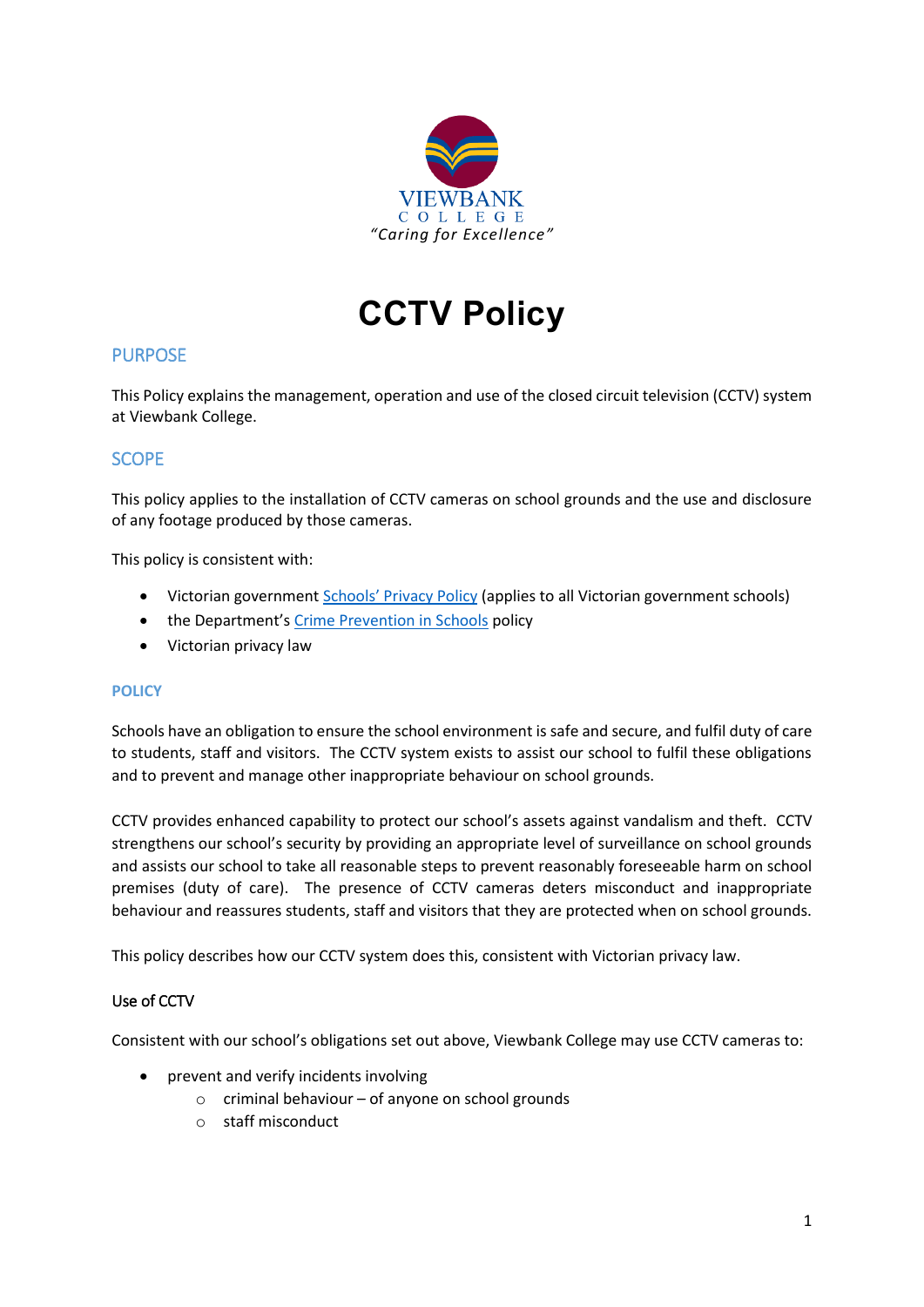- $\circ$  other inappropriate behaviour including of students, staff, visitors or members of the public. For example, this means the school may use CCTV footage of incidents to help inform decisions about student management
- verify other incidents involving students, staff and visitors (e.g. incidents in which a person has sustained injury, loss or damage on school premises)
- to provide the principal with visual coverage during emergencies

CCTV cameras are NOT:

- hidden or covert
- located in private areas such as toilets, changing rooms or staff rooms
- used to monitor student or staff work performance

### Location of CCTV cameras in our school

In our school, CCTV cameras are located in:

- school entrances
- car park
- outdoor courts
- external corridors
- **•** locker areas
- computer labs

A notice is located near each CCTV camera which alerts people to the presence of the camera and this CCTV Policy.

### Access to CCTV footage

CCTV footage is only accessed for the purposes set out in this policy (see 'Use of CCTV footage') and only by the following people:

- 1. the principal or nominee, including people explicitly authorised by the principal
- 2. central and regional Department staff, when required to assist the school for an above purpose
- 3. any other people permitted by law.

### Showing footage to staff, students and/or their parents involved in incidents

When using CCTV for the purposes listed in this policy under the heading 'Use of CCTV' and only when appropriate, the principal may show specific footage of an incident to those directly involved, including relevant staff, students and/or their parents.

This means that any person on school premises may be captured on CCTV footage of an incident that the principal may subsequently show to staff, students and/or their parents.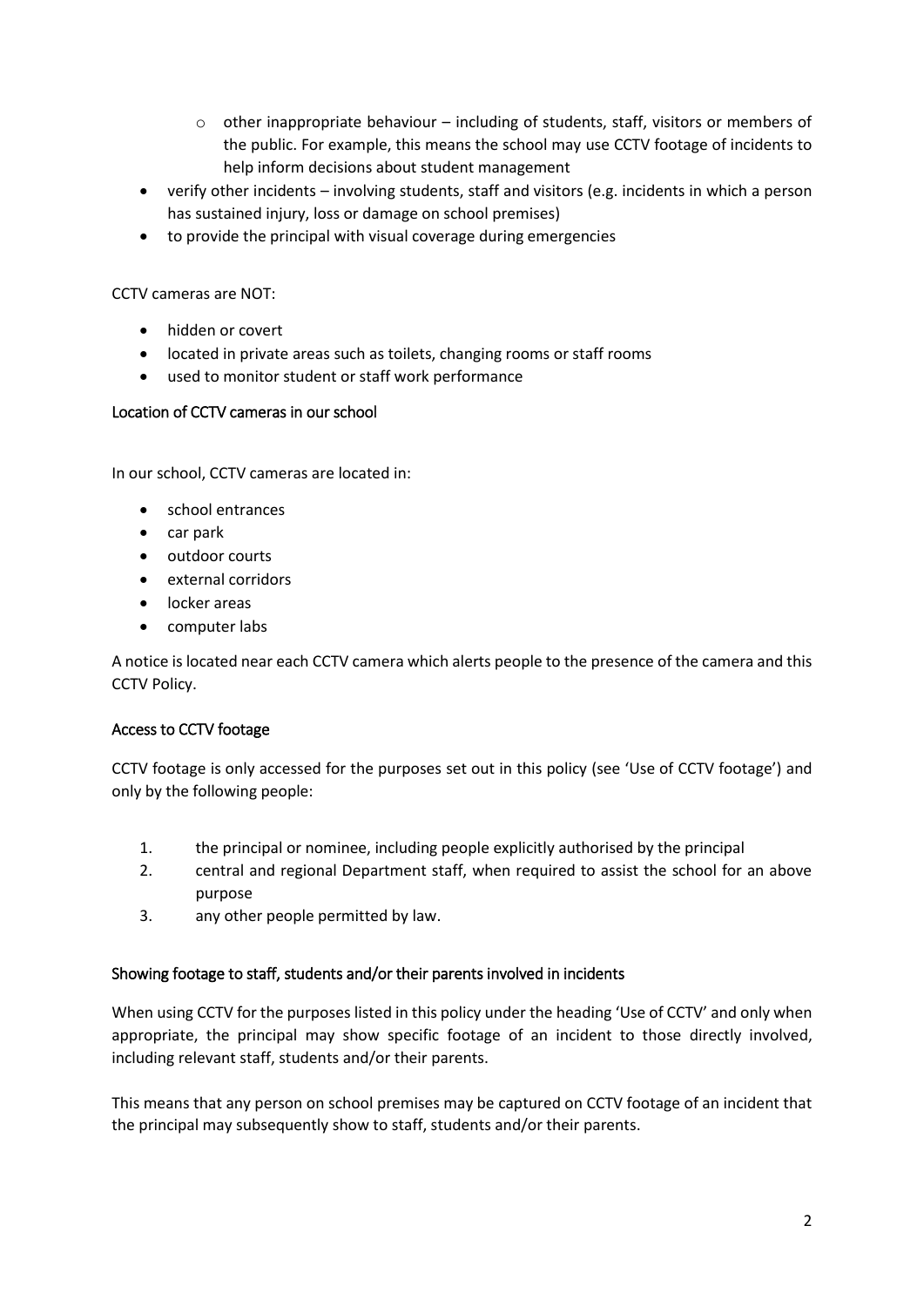The school cannot give copies of CCTV footage to staff, students, parents or any other parties. Any requests for a copy of CCTV footage must be made to the Department's Freedom of Information Unit, as set out below.

#### Managing and securing the CCTV system

The principal or their nominee is responsible for managing and securing the CCTV system including:

- 1. operation of the CCTV system and ensuring it complies with this policy
- 2. considering the appropriate location and use of cameras and method for storing CCTV footage
- 3. maintaining and upgrading cameras when required.

#### Ownership of CCTV footage

The Department of Education and Training (the Department) owns our school's CCTV systems and CCTV footage.

#### Disclosure of CCTV footage

Our school may only disclose CCTV footage externally (i.e. external to the Department) as described in this policy or otherwise when permitted by law.

#### Storage of Footage

CCTV footage is kept for no more than 31 days. If our school has not used CCTV footage in any of the ways set out above, and there has been no request to view or access footage during this period, the footage is deleted.

Where CCTV footage has been used to verify an incident or where it is required to be retained for legal reasons, our school will manage and securely retain the footage in accordance with records management requirements as issued by the Public Records Office of Victoria.

### Access to information held about you

To access information our school holds about you (on behalf of the Department), including any CCTV footage, please contact:

Freedom of Information Unit Department of Education and Training GPO Box 4367 MELBOURNE VIC 3001 Email: [foi@edumail.vic.gov.au](mailto:foi@edumail.vic.gov.au)

# FURTHER INFORMATION AND RESOURCES

- the Department's Policy and Advisory Library: [Crime Prevention in Schools](https://www2.education.vic.gov.au/pal/crime-prevention-schools/policy)
- the Department's Policy and Advisory Library: Photographing, [Filming and Recording Students](https://www2.education.vic.gov.au/pal/photographing-students/policy)
- [Schools' Privacy Policy](https://www.education.vic.gov.au/Pages/schoolsprivacypolicy.aspx)